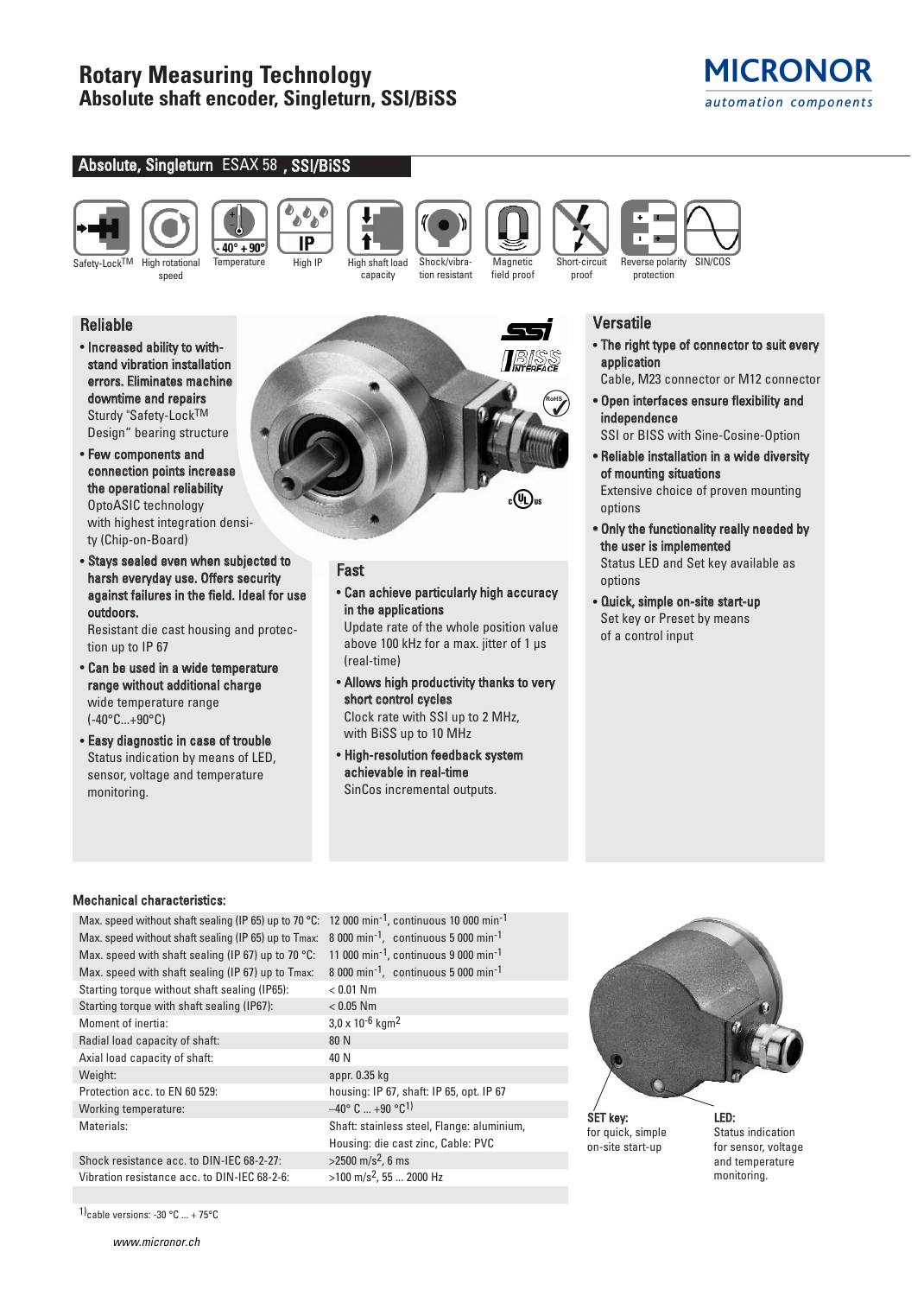## **Rotary Measuring Technology Absolute shaft encoder, Singleturn, SSI/BiSS**



## Absolute, Singleturn ESAX 58 , SSI/BiSS

#### General electrical characteristics:

Supply voltage:  $5 \text{ V DC} \pm 5\%$  or 10 ... 30 V DC Current consumption 5 V DC: max. 70 mA, 24 V DC: max. 20 mA (w/o output load): Reverse polarity protection Yes at power supply (Ub): Conforms to CE requirements acc. to EN 61000-6-1, EN 61000-6-4 and EN 61000-6-3

#### General Interface characteristics:

| Output driver:               | RS 485 Transceiver type      |
|------------------------------|------------------------------|
| Permissible load/channel:    | $max.+20$ mA                 |
| Signal level high:           | typ. 3.8 V                   |
| Signal level low at          | typ $1.3 V$                  |
| $load = 20$ mA:              |                              |
| Short circuit proof outputs: | $Y_{\text{BS}}$ <sup>2</sup> |
|                              |                              |

#### Interface characteristics SSI:

| Singleturn resolution: | 10  14 bits and 17 bits <sup>3)</sup> |
|------------------------|---------------------------------------|
| Code:                  | Binary or Gray                        |
| SSI clock rate:        | $<$ 14 bits: 50 kHz  2 MHz            |
| Monoflop time:         | $> 15 \text{ us}^3$                   |
| Note:                  |                                       |

If clock starts cycling within monoflop time a second data transfer starts with the same data, useful for data verification. If clock starts cycling after monoflop time the data transfer starts with updated values. Max. update rate is depending on clock speed, data length and monoflop-time.

Time jitter (data request to position latch): < 1 μs up to 14 bits,  $\leq$  4 µs at 15 ... 17 bits Status and Parity bit: optional on request

## Interface characteristics BiSS:

| Singleturn resolution:                                      | 1014 bits and 17 bits,        |  |  |  |  |  |
|-------------------------------------------------------------|-------------------------------|--|--|--|--|--|
|                                                             | customer programmable 3)      |  |  |  |  |  |
| Code:                                                       | Binary                        |  |  |  |  |  |
| Interfaces:                                                 | <b>RS 485</b>                 |  |  |  |  |  |
| Clock rate:                                                 | up to 10 MHz                  |  |  |  |  |  |
| Max. update rate:                                           | $<$ 10 µs, depending on clock |  |  |  |  |  |
|                                                             | speed and data length         |  |  |  |  |  |
| Time jitter (data request to position latch): $<$ 1 $\mu$ s |                               |  |  |  |  |  |
|                                                             |                               |  |  |  |  |  |

Note:

– Bidirectional, programmable parameters are: resolution, code, direction, alarms and warnings

– Multicycle data output, e.g. for temperature

– CRC data verification

2)short circuit to 0V or to output, one channel at a time, supply voltage correctly applied 3) Other options upon request

#### SET (zero or defined value) and DIRection (CW/CCW) control inputs

| Input characteristics:     | High active                                   |
|----------------------------|-----------------------------------------------|
| Receiver type:             | <b>Comparator</b>                             |
| Signal level high:         | min. 60 % of $V+$ (Supply voltage), max: $V+$ |
| Signal level low:          | max. 25% of V+ (Supply voltage)               |
| Input current:             | $< 0.5$ mA                                    |
| Min. pulse duration (SET): | $10 \text{ ms}$                               |
| Timeout after SET input:   | $14 \text{ ms}$                               |
| Reaction Time (DIR input): | 1 ms                                          |

The encoder can be set to zero at any position by means of a HIGH signal on the SET input or by pressing the optional SET key. Other preset values can be factory-programmed. The SET input has a signal delay time of approx. 1 ms. Once the SET function has been triggered, the encoder requires an internal processing time of approx. 15 ms before the new position data can be read. During this time the LED is ON and the status output is at LOW.

#### Status output and LED

| Output driver:     | Open collector,                   |
|--------------------|-----------------------------------|
|                    | internal pull up resistor 22 k0hm |
| Permissible load:  | $-20 \text{ mA}$                  |
| Signal level high: | $+V$                              |
| Signal level low:  | < 1 V                             |
| Active at:         | Low                               |

The optional LED (red) and the status output serve to display various alarm or error messages. In normal operation the LED is OFF and the status out-

put is HIGH (open-collector with int. pull-up 22k). If the LED is ON (status output LOW) this indicates:

– Sensor error, singleturn or multiturn (soiling, glass breakage etc.)

– LED error, failure or ageing

– Over- or under-temperature

– Undervoltage

In the SSI mode, the fault indication can only be reset by switching off the power-supply to the device.

## DIR input

A HIGH signal switches the direction of rotation from the default CW to CCW. This inverted function can also be factory-programmed. If DIR is changed when the device is already switched on, then this will be interpreted as an error. The LED will come ON and the status output will switch to LOW.

#### Option incremental output (A/B), 2048 ppr

|                      | Sin/Cos                      | RS422 (TTL compatible)       |
|----------------------|------------------------------|------------------------------|
| -3dB frequency:      | 400 kHz                      | 400 kHz                      |
| Signal level:        | 1 Vpp $(+ 20\%)$             | high: $min. 2.5 V$           |
|                      |                              | low: $max. 0.5 V$            |
| Short circuit proof: | $Y_{\text{BS}}$ <sup>2</sup> | $Y_{\text{BS}}$ <sup>2</sup> |

#### Power-on delay

After Power-ON the device requires a time of approx. 150 ms before valid data can be read.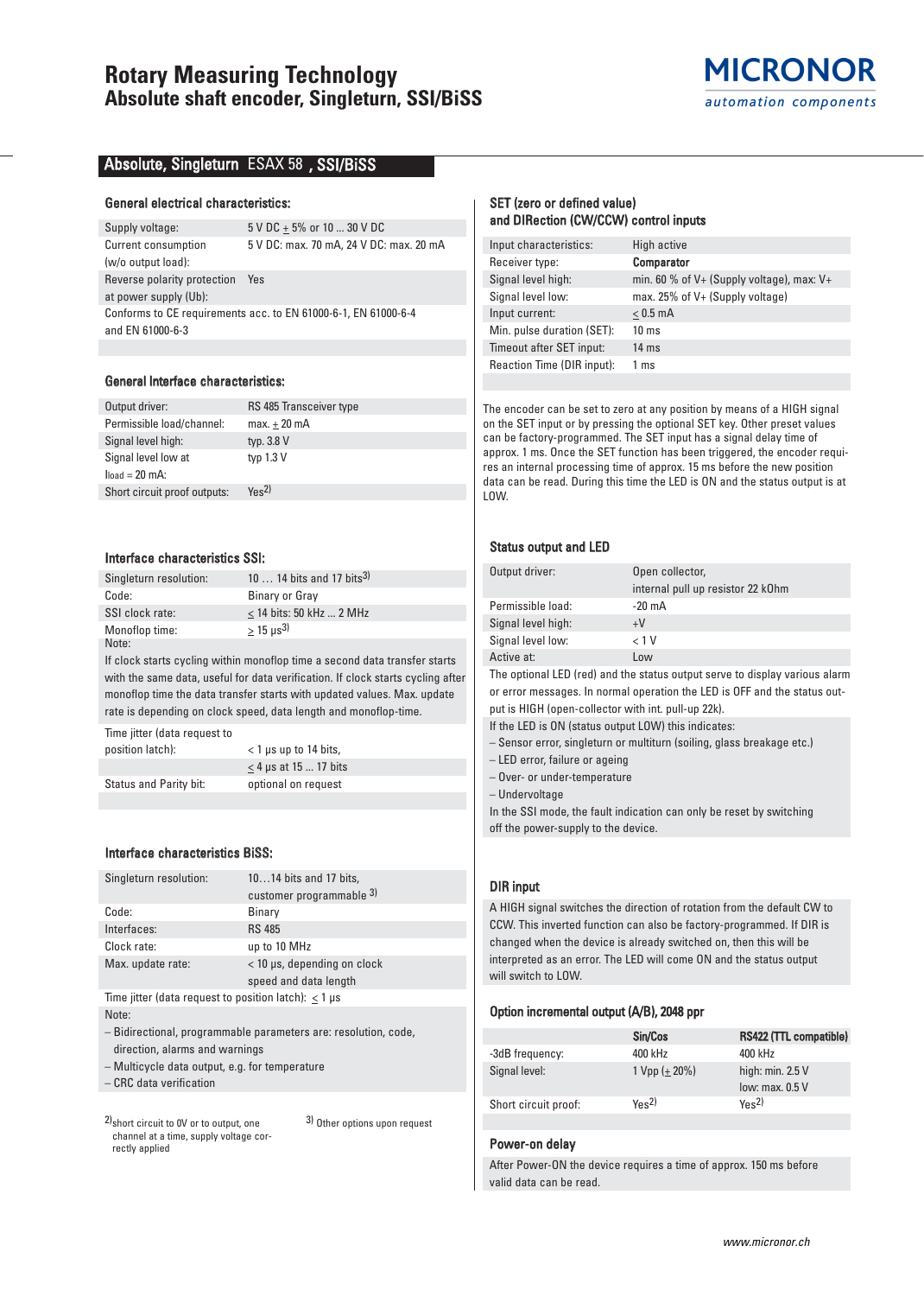# **Rotary Measuring Technology Absolute shaft encoder, Singleturn, SSI/BiSS**



## Absolute, Singleturn ESAX 58 , SSI/BiSS

## Synchro flange

ø 58 mm, M12, M23 connector, cable versions Flange type 2 and 4 (Drawing with M12 connector)



## Clamping flange

ø 58 mm, M12, M23 connector, cable versions Flange type 1 and 3 (Drawing with M23 connector)





63.5 mm  $\Box$ , M12, M23 connector, cable versions Flange type 5 and 7 (Drawing with cable version)







www.micronor.ch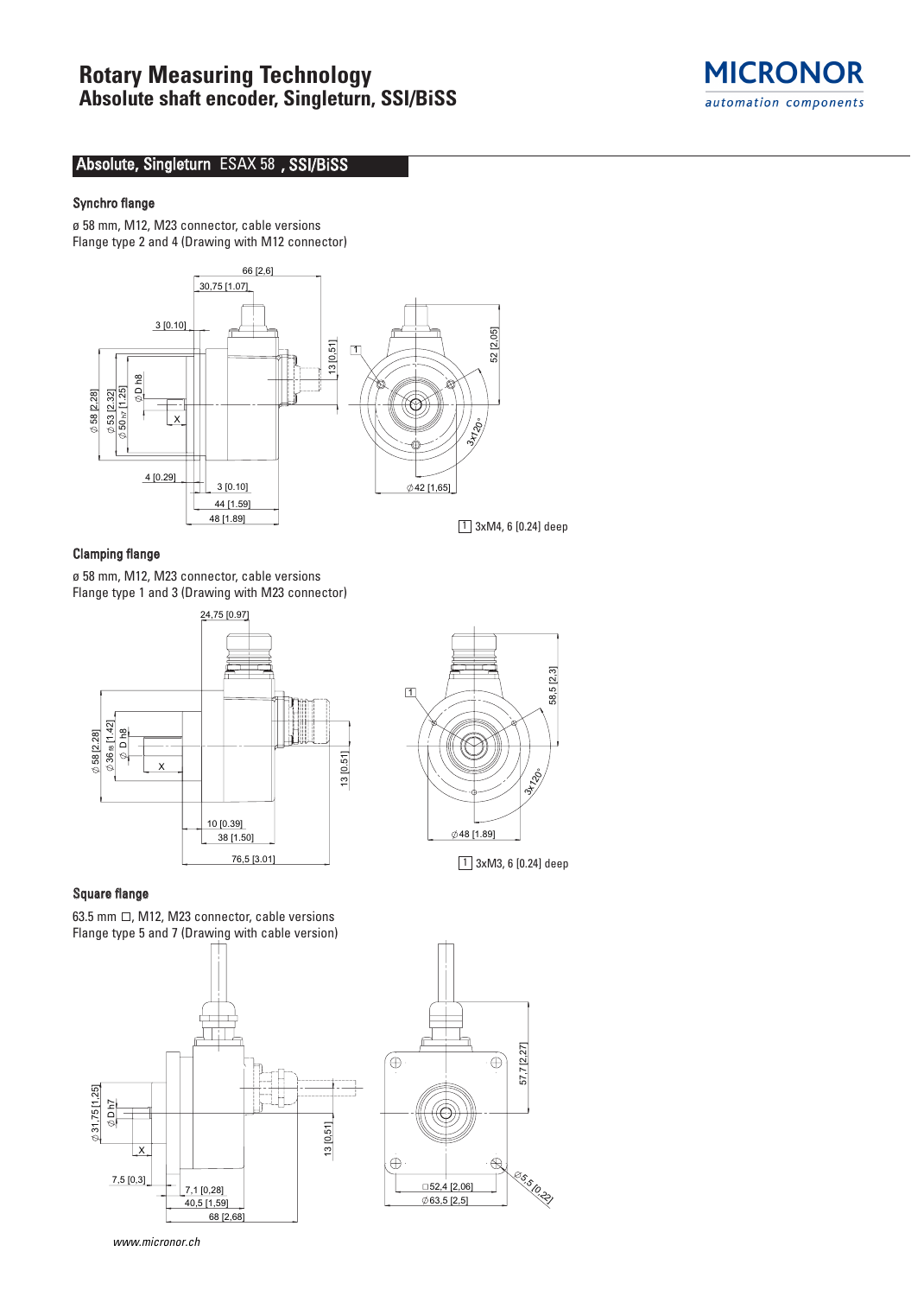

## Absolute, Singleturn ESAX 58 , SSI, BiSS

#### Terminal assignment:

for output circuit 1 or 2 and type of connection 1, 2, 3 or 4 (2 control inputs, 1 status output)

| Signal:      | GND | $+V$      | $+U$ | U  | $+b$ | −<br>-D | <b>SET</b> | <b>DIR</b> | Stat | N/C | N/C | N/C                  | DE<br>-         |
|--------------|-----|-----------|------|----|------|---------|------------|------------|------|-----|-----|----------------------|-----------------|
| Cable color: | WH  | <b>BN</b> | GN   | YE | GY   | PK      | BU         | <b>RD</b>  | BK   | . . |     |                      | Shield          |
| M23 PIN out: |     | -         |      |    |      |         |            |            |      | 10  |     | $\sim$<br>. <u>.</u> | <b>DL</b><br>гн |

for output circuit 5 and type of connection 1, 2, 3 or 4 (2 control inputs, 1 status output, voltage sense outputs)

| Signal:      | GND | $+V$      | +u | C<br>™ | $+D$ | -D | <b>SET</b> | <b>DIR</b> | Stat | N/C             | 0 <sup>0</sup> | $+Ub$ | рE     |
|--------------|-----|-----------|----|--------|------|----|------------|------------|------|-----------------|----------------|-------|--------|
|              |     |           |    |        |      |    |            |            |      |                 | Sens           | Sens  |        |
| Cable Color: | WH  | <b>BN</b> | GN | ΥE     | GY   | PK | BU         | <b>RD</b>  | BK   |                 | GY-PK          | RD-BU | Shield |
| M23 PIN out: |     |           |    |        |      |    |            |            |      | 10 <sup>°</sup> |                | 10    | РH     |

for output circuit 3, 4, 7 or 8 and type of connection 1, 2, 3 or 4 (2 control inputs or incremental track, sine/cosine)

| Signal:      | GND | + V | TU.                       |                          | +L            |                 | <b>SET</b> | <b>DIR</b> |    | A inv       | ◡          | $\overline{\phantom{a}}$<br>Biny | DE<br>- |
|--------------|-----|-----|---------------------------|--------------------------|---------------|-----------------|------------|------------|----|-------------|------------|----------------------------------|---------|
| Cable color: | WH  | BN  | $\sim$ N<br>ווט<br>$\sim$ | $V_{\Gamma}$<br>. .<br>- | $\sim$<br>ו ט | <b>DV</b><br>'N | <b>BU</b>  | <b>RD</b>  | BK | $^{\prime}$ | -PK<br>GY. | RD-BU                            | Shield  |
| M23 PIN out: |     |     |                           |                          |               |                 |            |            |    | 10          |            | $\sim$<br>$\sim$                 | PH      |

for output circuit 6 or 9 and type of connection 1, 2, 3 or 4 (Sine/cosine or incremental track, voltage sense outputs)

| Signal:      | GND | $+V$      | $+C$ | ີ<br>⊤⊍⊹ | $+b$ | ÷ь.       |           | $\overline{A}$ inv | D  | B inv | 0V<br>Sens | $+Ub$<br>Sens | PE     |
|--------------|-----|-----------|------|----------|------|-----------|-----------|--------------------|----|-------|------------|---------------|--------|
| Cable color: | WH  | <b>BN</b> | GN   | VE<br>∟  | GY   | <b>PK</b> | <b>BU</b> | <b>RD</b>          | BK | VT    | GY-PK      | RD-BU         | Shield |
| M23 PIN out: |     | -         |      |          |      |           |           |                    |    | 10    |            | 10<br>، ۱     | PH     |

#### for output circuit 1 or 2 and type of connection 5 or 6 (2 control inputs)

| Signal:      | GND | $+V$ | $+U$ | -6. | +D | $-D$ | <b>SET</b> | <b>DIR</b> | Shield/PE |
|--------------|-----|------|------|-----|----|------|------------|------------|-----------|
| M12 PIN out: |     | -    | ັ    |     |    |      |            |            | PH        |
|              |     |      |      |     |    |      |            |            |           |

+V: Encoder Power Supply +V DC

GND: Encoder Power Supply Ground (0V)<br>+C, -C: Clock signal

Clock signal

+D, -D: Data signal

SET: Set input. The current position

becomes defined as zero position

DIR: Direction input: If this input is active, output values are decreasing when shaft is turned clockwise.

Stat: Status output

PE: Protective earth<br>PH: Plug housing (sh

Plug housing (shield) A, Ainv: Sine output (incremental)

B, Binv: Cosine output (incremental)